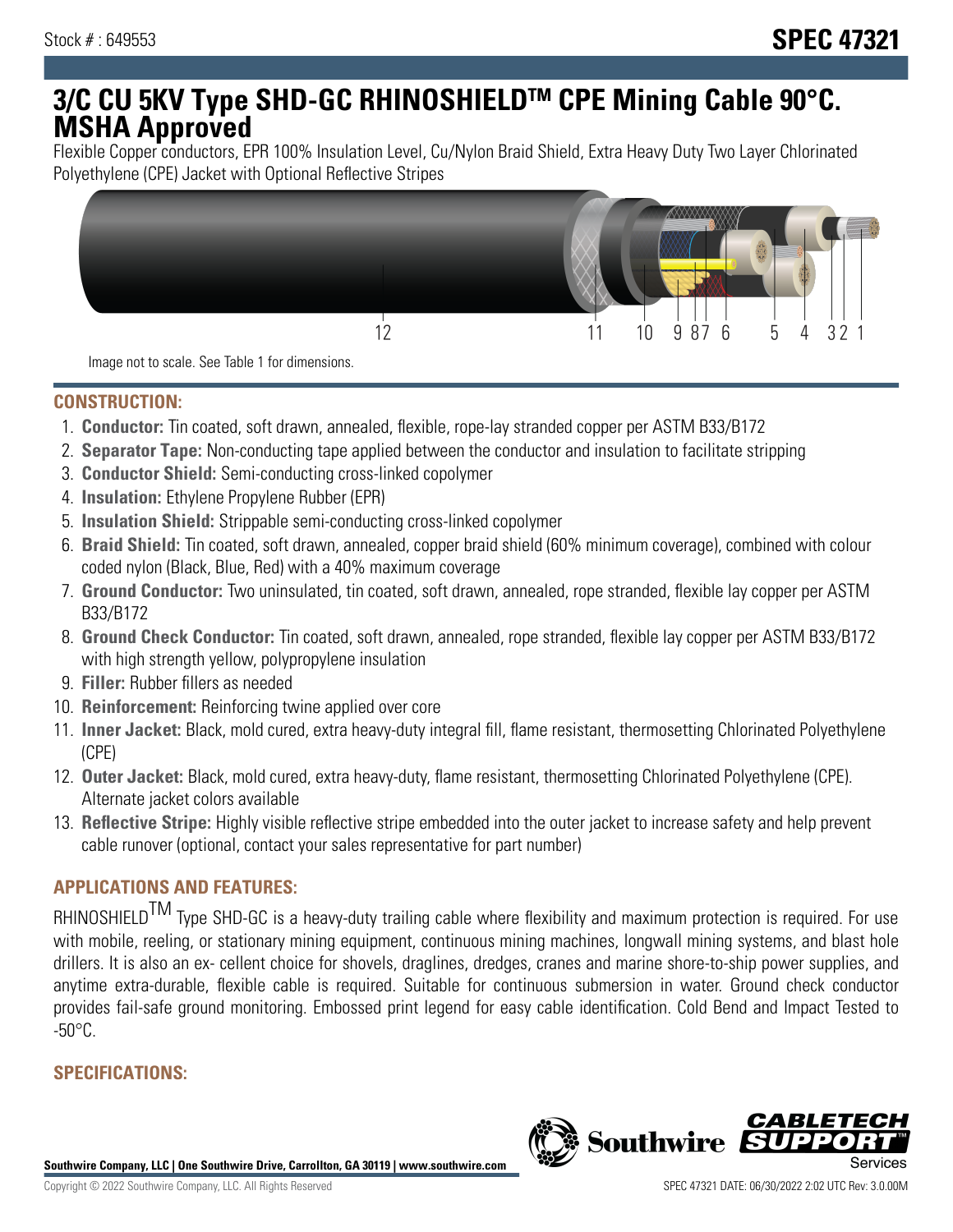- ASTM B33 Standard Specification for Tin-Coated Soft or Annealed Copper Wire
- ASTM B172 Standard Specification for Rope-Lay-Stranded Copper Conductors Having Bunch-Stranded Copper Conductors
- ICEA S-75-381 Portable and Power Feeder Cables for Use in Mines
- CSA Listed File # LL65300 FT1, FT4, FT5 CSA C22.2, No. 96 Portable Power Cables
- MSHA listed: passes MSHA flame test
- Meets or exceeds ICEA requirements as applicable for ICEA S-75-381/NEMA WC 58, ASTM B-3

# **SAMPLE PRINT LEGEND:**

SOUTHWIRE (R) RHINO<sup>TM</sup> BRAND CABLE # AWG CU 3/C EPR TYPE SHD-GC 5000V -50°C 90°C P-07-KA140005 MSHA

Southwire Company, LLC | One Southwire Drive, Carrollton, GA 30119 | www.southwire.com **Second Company, COVID Services** 



CABLE